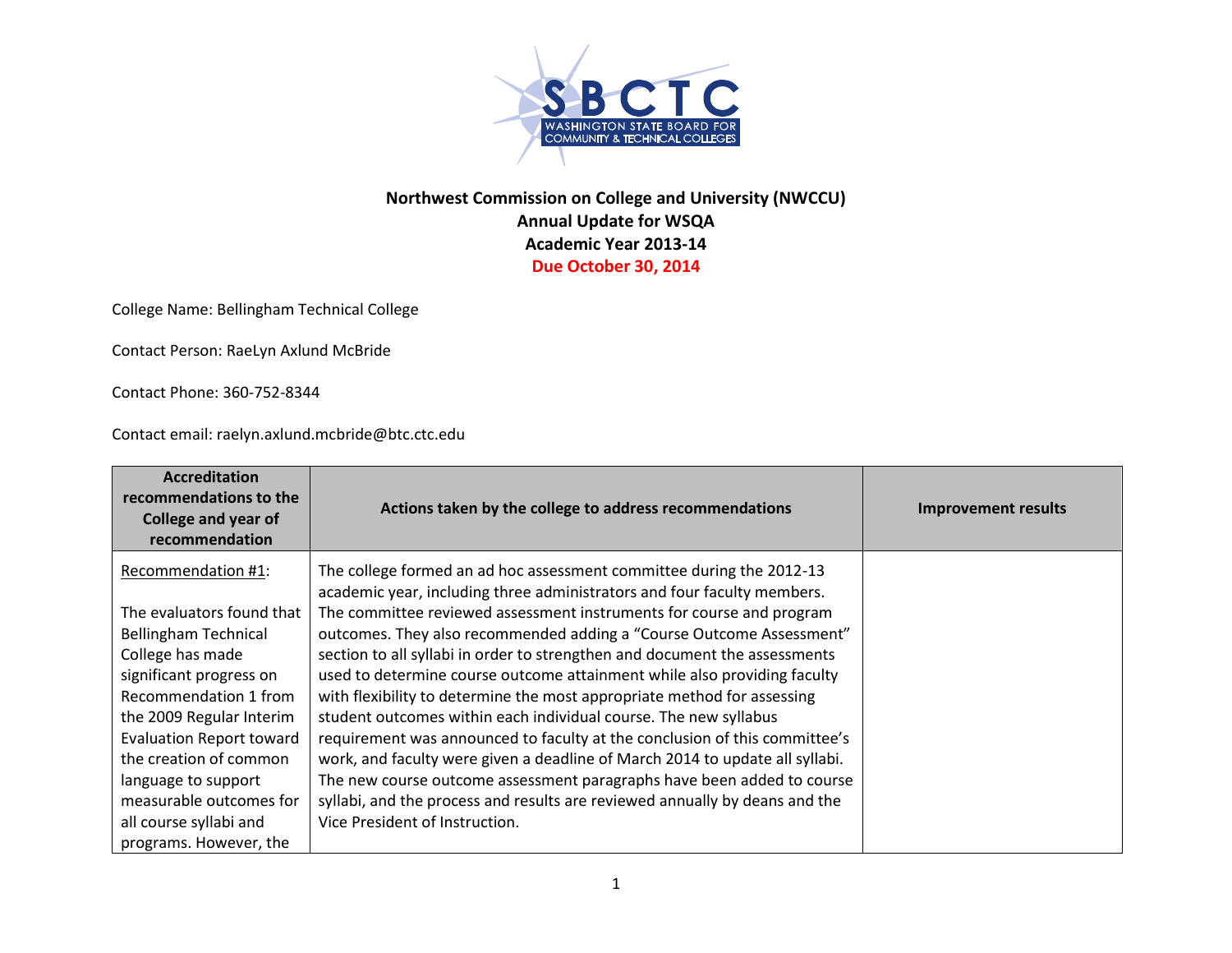evaluators did not find evidence that the campus has fully completed the assessment cycle by "closing the loop" to demonstrate that student learning has been achieved as stated. The evaluators recommend that the college continue to make progress in this area (2003 Policy 2.C and 2.C.2; 2010 Standard 4.A.3).

Faculty have implemented and communicated these course outcome assessments in a variety of ways. Professional technical program faculty design their curriculum around industry standards and with substantial input from [advisory committee](https://sharepoint2013.btc.ctc.edu/sites/accreditation/Shared%20Documents/Instruction/Faculty/rptActiveMembers-ByProgram.pdf) members. Faculty also align content and outcomes with similar programs at peer institutions. Student assignments and activities typically involve the use of authentic industry materials and all products generated from these activities are assessed to ensure that they meet acceptable industry standards. All outcomes and assessments are designed to ensure that students have mastered these skills. Explicitly identifying course outcome assessments on syllabi has assisted faculty in ensuring that these outcome assessments are clearly communicated to students. In addition to including these outcome assessments in their syllabi and referencing industry standard guides upon which the assessments are based, instructors have incorporated course outcome assessments into course materials such as grading rubrics, objective completion tables, testing guidelines and processes, and in course outlines. Students must show skills mastery through these assessment tools in order to successfully complete coursework.

Academic (general education) faculty design their courses around standard outcomes for transfer courses. Most of these courses are designated as "common courses' in the state community and technical college system. Designing courses with these common outcomes ensures seamless course credit transfer to state and many private four-year colleges and universities. These faculty use qualitative and quantitative standards common to their disciplines and input from peer instructors to create and update curriculum. The course outcome assessments are a foundation to assist in the organization of course content. Regular course reviews help ensure that curriculum not related to the outcomes is expunged or critical curriculum components are adjusted. In addition to including these course outcome assessments in their syllabi, faculty use the outcomes in course materials such as activity and grading rubrics, formative and summative assessment guides, and in assignment guidelines.

All faculty continuously assess student accomplishment of course learning outcomes, identifying consistent negative patterns of performance and adapting courses, course content, assessments or the outcomes themselves to meet the needs of the students as well as discipline/industry standards. In order to maintain this balance and to explore different teaching and learning